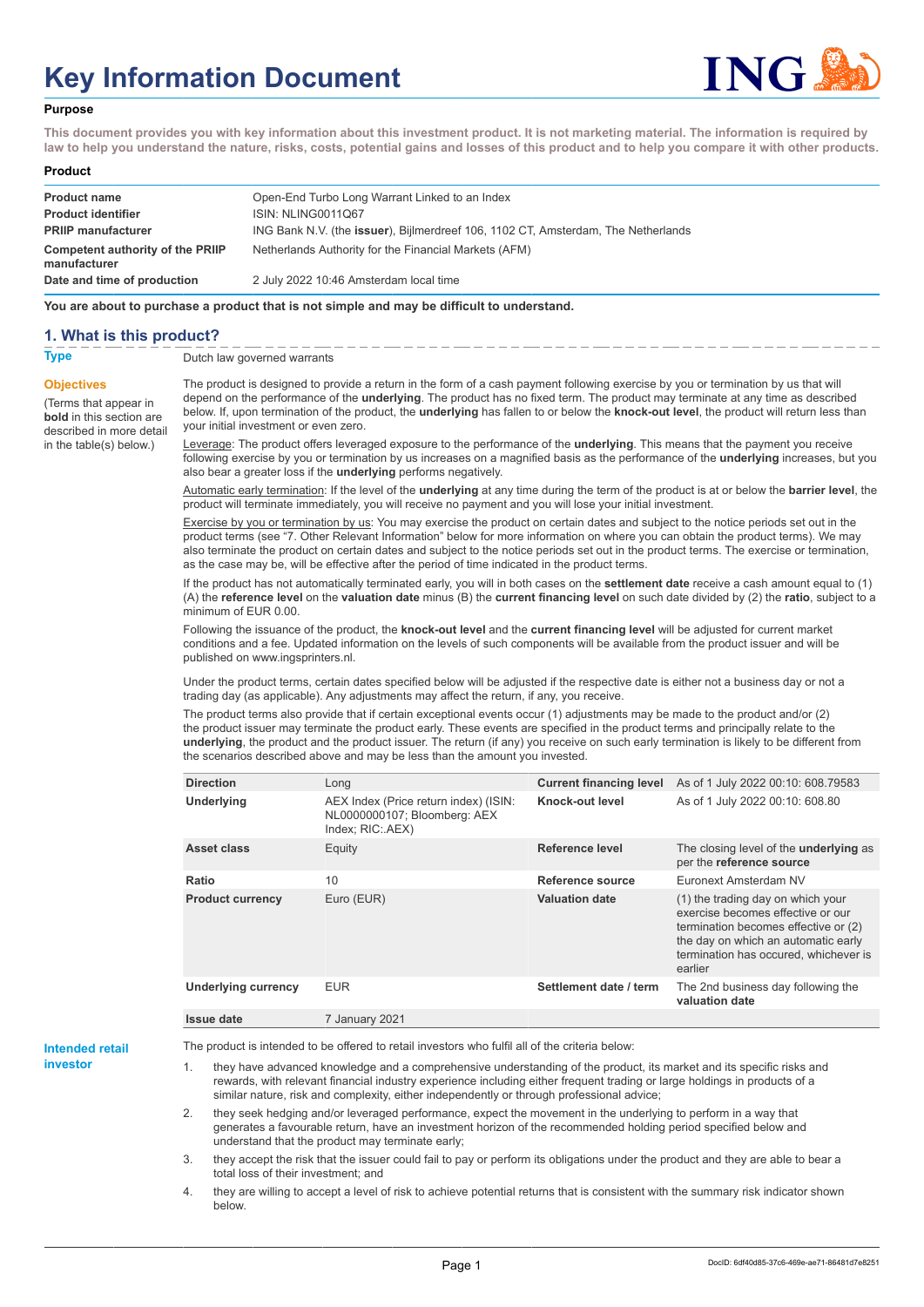# **2. What are the risks and what could I get in return?**

**Risk indicator**

**Performance scenarios**



thereto as specified in the section "7. Other relevant information" below.

#### **Market developments in the future cannot be accurately predicted. The scenarios shown are only an indication of some of the possible outcomes based on recent returns. Actual returns could be lower.**

| <b>Investment: EUR 10,000</b> |                                                                           |                                |
|-------------------------------|---------------------------------------------------------------------------|--------------------------------|
| <b>Scenarios</b>              |                                                                           | 1 day                          |
|                               |                                                                           | (Recommended holding period)   |
| <b>Stress scenario</b>        | What you might get back after costs<br>Percentage return (not annualised) | <b>EUR 0.00</b><br>$-100.00\%$ |
| Unfavourable scenario         | What you might get back after costs<br>Percentage return (not annualised) | EUR 8,382.17<br>$-16.18%$      |
| <b>Moderate scenario</b>      | What you might get back after costs<br>Percentage return (not annualised) | EUR 10.136.57<br>$1.37\%$      |
| <b>Favourable scenario</b>    | What you might get back after costs<br>Percentage return (not annualised) | EUR 11.624.77<br>16.25%        |

The average returns shown in the above table are not annualised, which means they may not be comparable to the average returns shown in other key information documents.

This table shows the money you could get back over the next day under different scenarios, assuming that you invest EUR 10,000.

The scenarios shown illustrate how your investment could perform. The recommended holding period for this product is less than one year. The figures are therefore not calculated on a per year basis, but for the recommended holding period. Figures in this section and "4. What are the costs?" are therefore not comparable with figures given for products with a recommended holding period of at least one year. The scenarios presented are an estimate of future performance based on evidence from the past on how the value of this investment varies, and are not an exact indicator. What you get will vary depending on how the market performs and how long you keep the product. The stress scenario shows what you might get back in extreme market circumstances, and it does not take into account the situation where we are not able to pay you.

This product cannot be easily cashed in. This means it is difficult to estimate how much you would get back if you cash in before the recommended holding period. You will either be unable to cash in early or you will have to pay high costs or make a large loss if you do so.

The figures shown include all the costs of the product itself, but may not include all the costs that you pay to your advisor or distributor. The figures do not take into account your personal tax situation, which may also affect how much you get back.

Buying this product holds that you think the level of the underlying will increase.

Your maximum loss would be that you will lose your investment.

## **3. What happens if ING Bank N.V. is unable to pay out?**

You are exposed to the risk that the issuer might be unable to meet its obligations in connection with the product for instance in the event of bankruptcy or an official directive for resolution action. This may materially adversely affect the value of the product and could lead to you losing some or all of your investment in the product. The product is not a deposit and as such is not covered by any deposit protection scheme.

### **4. What are the costs?**

The Reduction in Yield (RIY) shows what impact the total costs you pay will have on the investment return you might get. The total costs take into account one-off, ongoing and incidental costs.

DocID: 6df40d85-37c6-469e-ae71-86481d7e8251